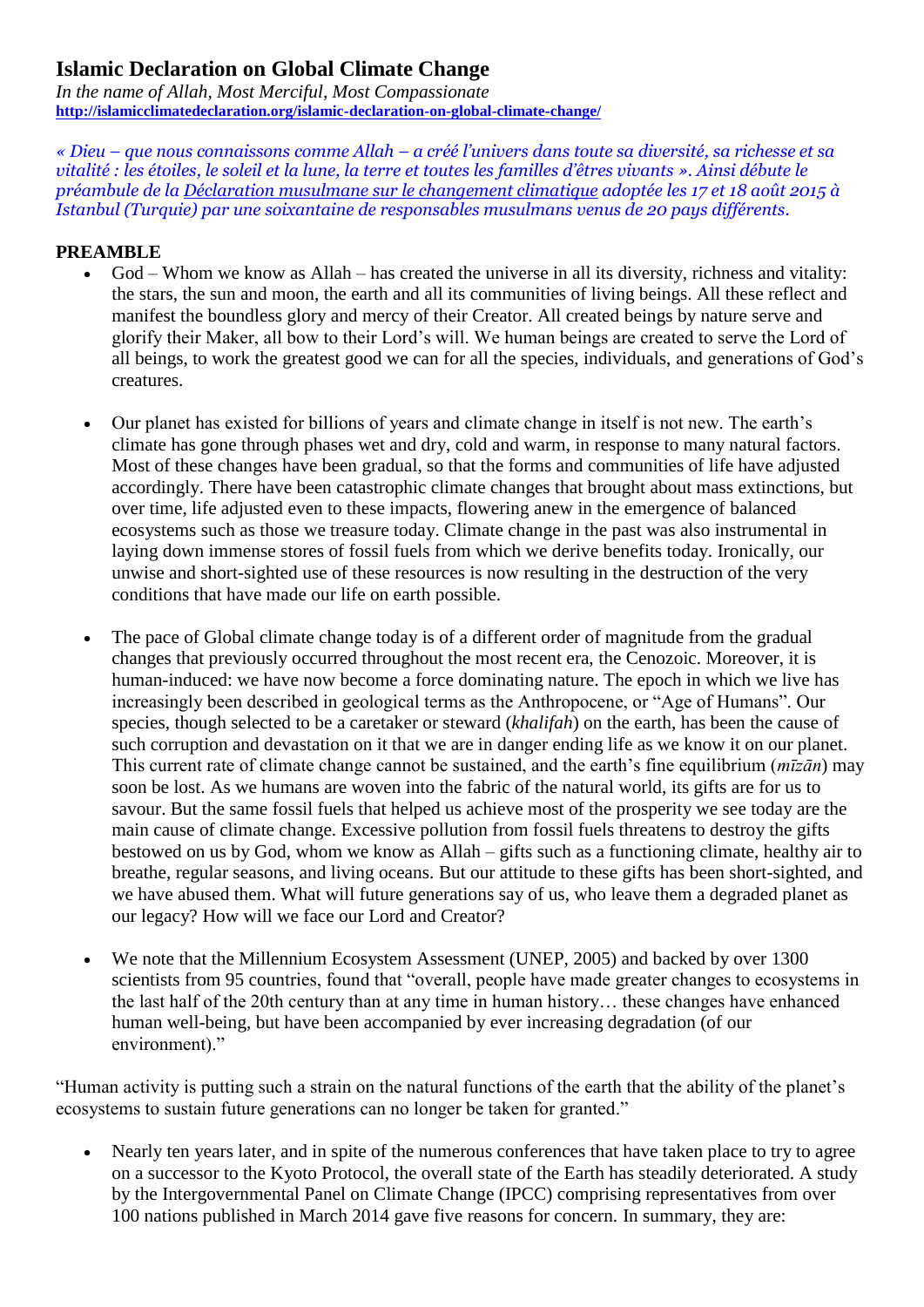- Ecosystems and human cultures are already at risk from climate change;
- Risks resulting from climate change caused by extreme events such as heat waves, extreme precipitation and coastal flooding are on the rise;
- These risks are unevenly distributed, and are generally greater for the poor and disadvantaged communities of every country, at all levels of development;
- Foreseeable impacts will affect adversely Earth's biodiversity, the goods and services provided by our ecosystems, and our overall global economy;
- The Earth's core physical systems themselves are at risk of abrupt and irreversible changes.

We are driven to conclude from these warnings that there are serious flaws in the way we have used natural resources – the sources of life on Earth. An urgent and radical reappraisal is called for. Humankind cannot afford the slow progress we have seen in all the COP (Conference of Parties – climate change negotiations) processes since the Millennium Ecosystem Assessment was published in 2005, or the present deadlock.

- In the brief period since the Industrial Revolution, humans have consumed much of the nonrenewable resources which have taken the earth 250 million years to produce – all in the name of economic development and human progress. We note with alarm the combined impacts of rising per capita consumption combined with the rising human population. We also note with alarm the multinational scramble now taking place for more fossil fuel deposits under the dissolving ice caps in the arctic regions. We are accelerating our own destruction through these processes.
- Leading climate scientists now believe that a rise of two degrees centigrade in global temperature, which is considered to be the "tipping point", is now very unlikely to be avoided if we continue with business-as-usual; other leading climate scientists consider 1.5 degrees centigrade to be a more likely "tipping point". This is the point considered to be the threshold for catastrophic climate change, which will expose yet more millions of people and countless other creatures to drought, hunger and flooding. The brunt of this will continue to be borne by the poor, as the Earth experiences a drastic increase in levels of carbon in the atmosphere brought on in the period since the onset of the industrial revolution.

1.8 It is alarming that in spite of all the warnings and predictions, the successor to the Kyoto Protocol which should have been in place by 2012, has been delayed. It is essential that all countries, especially the more developed nations, increase their efforts and adopt the pro-active approach needed to halt and hopefully eventually reverse the damage being wrought.

## **WE AFFIRM**

We affirm that Allah is the Lord and Sustainer (*Rabb*) of all beings

لْعَالَمِينَ رَبِّ لِلَّـهِ الْحَمْدُ ĺ ĺ ĺ Î

Praise be to Allah, Lord and Sustainer of all beings Qur'an 1: 1

He is the One Creator – He is *al-Khāliq*

لْمُصَوِّرُ الْبَارِئُ الْخَالِقُ اللَّهُ هُوَ أ ļ  $\ddot{\phantom{0}}$ ; Ĺ Ĺ

He is Allah – the Creator, the Maker, the Giver of Form Qur'an 59: 24 أحْسَنَ الَّذِي ĺ ĺ

He Who has perfected every thing He has created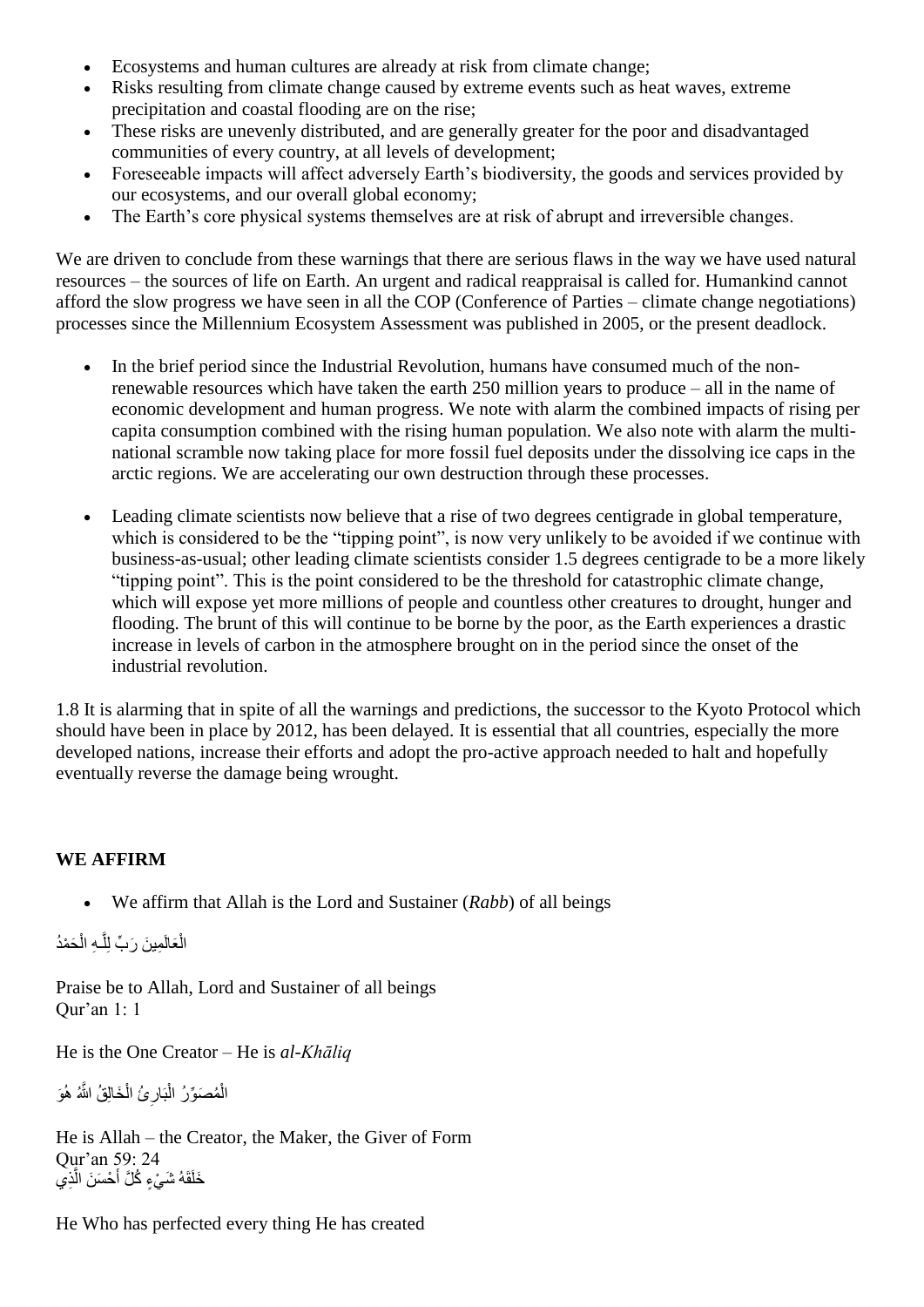Qur'an 32: 7

Nothing that He creates is without value: each thing is created *bi 'l-haqq*, in truth and for right.

بِالْحَقِّ إِلَّا خَلَقْنَاهُمَا مَا لَاعِبِينَ بَيْنَهُمَا وَمَا وَالْأَرْضَ السَّمَاوَاتِ خَلْقَنَا وَمَا  $\ddotsc$ Ĩ Í Ļ رُ i  $\overline{\phantom{a}}$ Ĵ.  $\overline{\phantom{a}}$ 

And We did not create the heavens and earth and that between them in play. We have not created them but in truth Qur'an 44: 38

We affirm that He encompasses all of His creation – He is *al-Muhīt* 

 $\ddot{\phantom{0}}$ ئ بِكَلِّ اللهُ وَكَانَ الأَرْضِ فِي وَمَا الْسَّمَاوَاتِ فِي مَا Ĩ j  $\ddot{\phantom{0}}$ 

All that is in the heavens and the earth belongs to Allah. Allah encompasses all things Qur'an 4: 125

- $\bullet$  We affirm that  $-$
- God created the Earth in perfect equilibrium *(mīzān*);
- By His immense mercy we have been given fertile land, fresh air, clean water and all the good things on Earth that makes our lives here viable and delightful;
- The Earth functions in natural seasonal rhythms and cycles: a climate in which living beings including humans – thrive;
- The present climate change catastrophe is a result of the human disruption of this balance –

لمِيزَانَ وَوَضَعَ رَفَعَهَا وَالسَّمَاءِ ĺ Ĺ Ĩ لْمِيزَانِ فِي تَطْغَوْا أَ ĺ Ĺ لْمِيزَانَ تُخْسِرُوا وَلا بِالْقِسْطِ الْوَزْنَ وَأَقِيمُوا أأ ĺ Ĺ .<br>پ i<br>i امِ وَضَعَهَا وَالأَرْضَ Ĩ  $\overline{\phantom{a}}$ 

He raised the heaven and established the balance So that you would not transgress the balance. Give just weight  $-$  do not skimp in the balance. He laid out the earth for all living creatures. Qur'an 55: 7-10

We affirm the natural state (*fitrah*) of God's creation –

لْتِي اللهِ فِطْرَةَ حَنِيفًا لِلْدِّينِ وَجْهَكَ فَأَقِمْ ĺ أمنا ï į ĺ í.  $\ddot{\phantom{0}}$ ĺ اسِ أَكْثَرَ وَلَٰكِنَّ الْقَيِّمُ الدِّينُ ذَٰلِكَ اللهِ لِخَلْقِ تَبْدِيلَ ۖ لا ĺ  $\frac{1}{2}$ Į Ĺ ĺ ة<br>أ  $\ddot{\phantom{0}}$ ĺ

So set your face firmly towards the (natural) Way As a pure, natural believer Allah's natural pattern on which He made mankind There is no changing Allah's creation. That is the true (natural) Way But most people do not know it. Quran 30: 30

2.5 We recognize the corruption (*fasād*) that humans have caused on the Earth due to our relentless pursuit of economic growth and consumption. Its consequences have been –

- Global climate change, which is our present concern, in addition to:
- Contamination and befoulment of the atmosphere, land, inland water systems, and seas;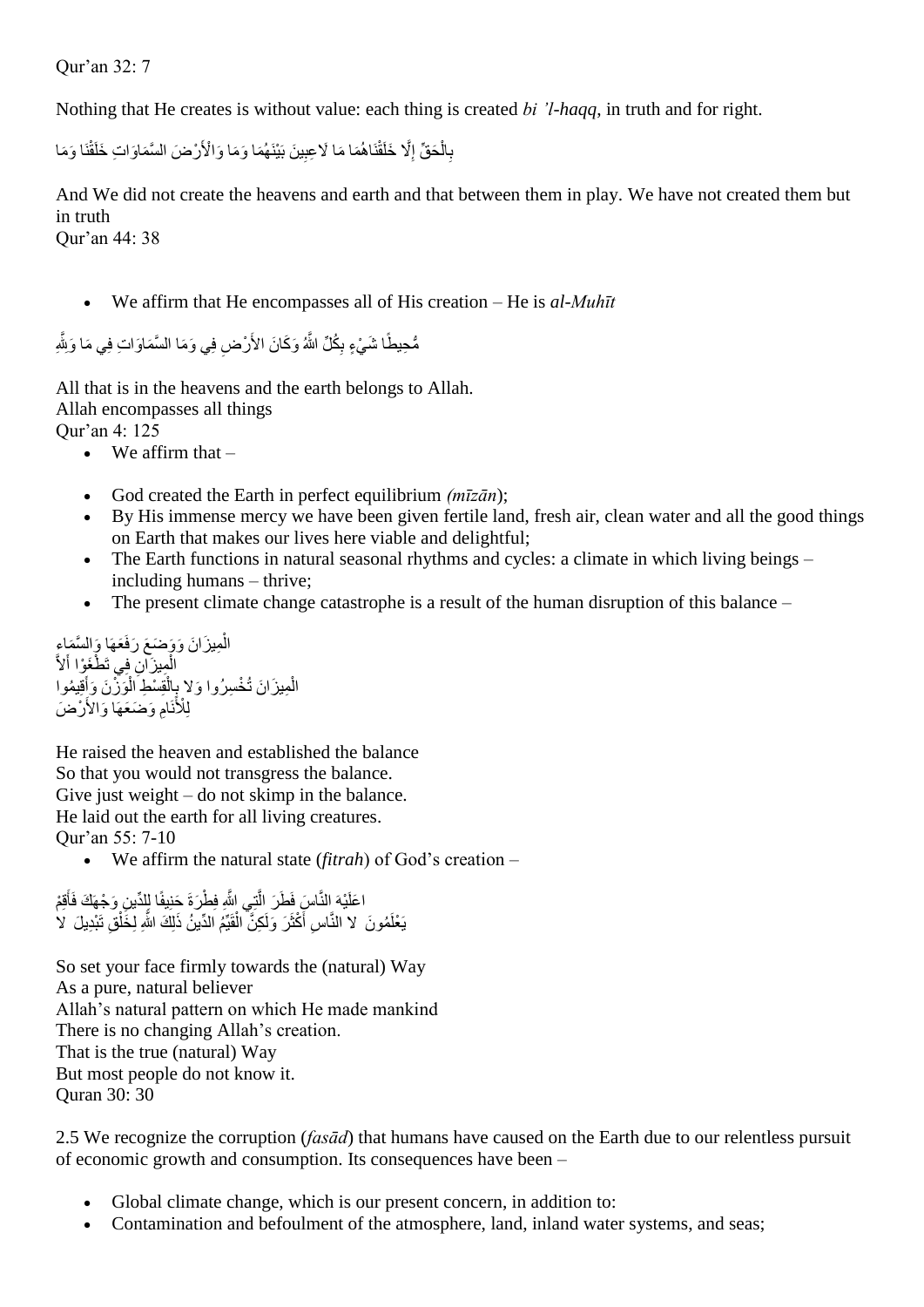- Soil erosion, deforestation and desertification:
- Damage to human health, including a host of modern-day diseases.

لْهُمْ عَمِلُوا الَّذِي بَعْضَ لِيُذِيقَهُم النَّاسِ أَيْدِي كَسَبَتْ بِمَا وَالْبَحْرِ الْبَرِّ فِي الْفَسَادُ ظَهَرَ í ĺ Ĺ ; ĺ ĺ ĺ  $\ddot{\phantom{0}}$ Ļ ĺ Ĺ  $\overline{a}$ 

Corruption has appeared on land and sea Because of what people's own hands have wrought, So that they may taste something of what they have done; So that hopefully they will turn back. Qur'an 30: 41

- We recognize that we are but a miniscule part of the divine order, yet within that order, we are exceptionally powerful beings, and have the responsibility to establish good and avert evil in every way we can. We also recognize that –
- We are but one of the multitude of living beings with whom we share the Earth;
- We have no right to oppress the rest of creation or cause it harm;
- Intelligence and conscience behoove us, as our faith commands, to treat all things with care and awe (*taqwa*) of their Creator, compassion (*rahmah*) and utmost good (*ihsan*).

أَمْثَالُكُم أُمَمٌّ إِلاَّ حَيْهِبِجَنَا يَطِيرُ طَائِرٍ وَلاَ الأَرْضِ فِي دَأَبَّةٍ مِن وَمَا Ĩ ŗ  $\overline{a}$ Ĩ ĺ ĺ

There is no animal on the earth, or any bird that wings its flight, but is a community like you. Qur'an 6: 38

اسِ أَكْثَرَ وَلَكِنَّ النَّاسِ خَلْقِ مِنْ أَكْبَرُ وَالأَرْضِ السَّمَاوَاتِ لَخَلْقُ Ì Ĩ ٠,  $\ddot{\phantom{0}}$ ĺ  $\ddot{\cdot}$  $\ddot{\phantom{0}}$ ĺ

The creation of the heavens and the earth Is far greater than the creation of mankind, But most of mankind do not know it Qur'an 40: 57

We recognize that we are accountable for all our actions –

ثقَالَ يَعْمَلْ فَمَن ĺ į ثقالَ يَعْمَلْ وَمَن į **SK**  $\frac{1}{2}$ 

Then he who has done an atom's weight of good, shall see it; and he who has done an atom's weight of evil, shall see it.

Qur'an 99:6-8

2.8 In view of these considerations we affirm that our responsibility as Muslims is to act according to the example of the Prophet Muhammad (God's peace and blessings be upon him) who –

- Declared and protected the rights of all living beings, outlawed the custom of burying infant girls alive, prohibited killing living beings for sport, guided his companions to conserve water even in washing for prayer, forbade the felling of trees in the desert, ordered a man who had taken some nestlings from their nest to return them to their mother, and when he came upon a man who had lit a fire on an anthill, commanded, "Put it out, put it out!";
- Established inviolable zones (*harams*) around Makkah and Al-Madinah, within which native plants may not be felled or cut and wild animals may not be hunted or disturbed;
- Established protected areas (*himas*) for the conservation and sustainable use of rangelands, plant cover and wildlife.
- Lived a frugal life, free of excess, waste, and ostentation;
- Renewed and recycled his meagre possessions by repairing or giving them away;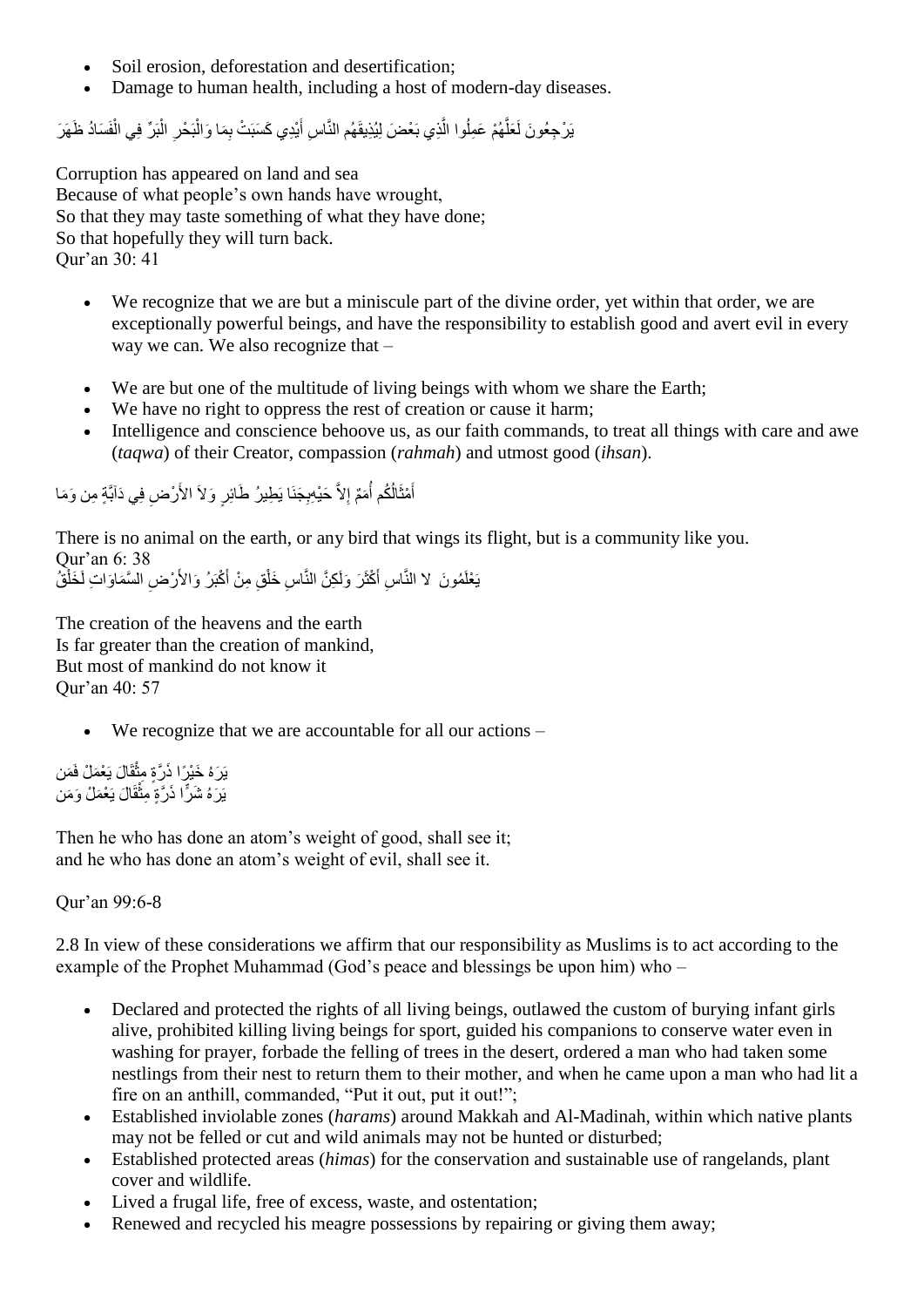- Ate simple, healthy food, which only occasionally included meat;
- Took delight in the created world; and
- Was, in the words of the Qur'an, "a mercy to all beings."

## **WE CALL**

3.1 We call upon the Conference of the Parties (COP) to the United Nations Framework Convention on Climate Change (UNFCCC) and the Meeting of the Parties (MOP) to the Kyoto Protocol taking place in Paris this December, 2015 to bring their discussions to an equitable and binding conclusion, bearing in mind –

- The scientific consensus on climate change, which is to stabilize greenhouse gas concentration in the atmosphere at a level that would prevent dangerous anthropogenic interference with the climate systems;
- The need to set clear targets and monitoring systems;
- The dire consequences to planet earth if we do not do so;
- The enormous responsibility the COP shoulders on behalf of the rest of humanity, including leading the rest of us to a new way of relating to God's Earth.

3.2 We particularly call on the well-off nations and oil-producing states to –

- Lead the way in phasing out their greenhouse gas emissions as early as possible and no later than the middle of the century;
- Provide generous financial and technical support to the less well-off to achieve a phase-out of greenhouse gases as early as possible;
- Recognize the moral obligation to reduce consumption so that the poor may benefit from what is left of the earth's non-renewable resources;
- Stay within the '2 degree' limit, or, preferably, within the '1.5 degree' limit, bearing in mind that two-thirds of the earth's proven fossil fuel reserves remain in the ground;
- Re-focus their concerns from unethical profit from the environment, to that of preserving it and elevating the condition of the world's poor.
- Invest in the creation of a green economy.

3.3 We call on the people of all nations and their leaders to –

- Aim to phase out greenhouse gas emissions as soon as possible in order to stabilize greenhouse gas concentrations in the atmosphere;
- Commit themselves to 100 % renewable energy and/or a zero emissions strategy as early as possible, to mitigate the environmental impact of their activities;
- Invest in decentralized renewable energy, which is the best way to reduce poverty and achieve sustainable development;
- Realize that to chase after unlimited economic growth in a planet that is finite and already overloaded is not viable. Growth must be pursued wisely and in moderation; placing a priority on increasing the resilience of all, and especially the most vulnerable, to the climate change impacts already underway and expected to continue for many years to come.
- Set in motion a fresh model of wellbeing, based on an alternative to the current financial model which depletes resources, degrades the environment, and deepens inequality.
- Prioritise adaptation efforts with appropriate support to the vulnerable countries with the least capacity to adapt. And to vulnerable groups, including indigenous peoples, women and children.

3.4 We call upon corporations, finance, and the business sector to –